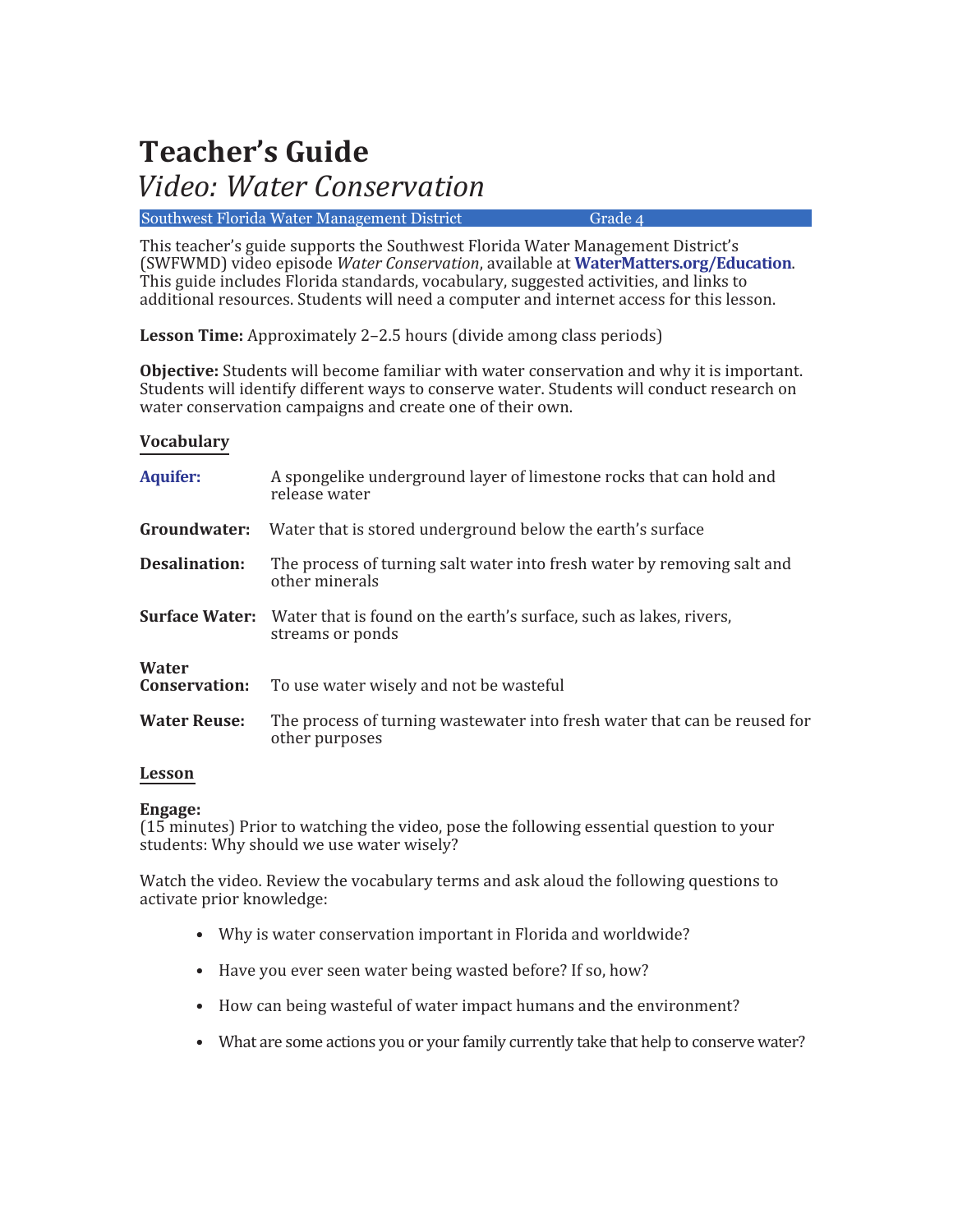# **Explore/Explain:**

(90 minutes) Have students work in pairs or groups to develop a water conservation campaign for the school or their community. Below are helpful steps to assist students in starting their campaign.

- **Step 1: Identify the overall goal of the conservation campaign.** Ask students to identify what they would like to accomplish with their campaign. For example, do they want people to take on a certain water-saving action or to better understand the importance of clean, fresh water?
- **Step 2: Research similar campaigns.** Have students conduct research to see what type of campaigns or resources currently exist that align with their campaign goal.
- **Step 3: Develop the campaign's message(s).** A clear and concise message is important for any campaign. Have students brainstorm a few different messages they could use to achieve their goal. This may include catchy slogans or simple statements that are easy to understand. Students can use the research found during step two as inspiration.
- **Step 4: Identify the outreach methods the campaign will use.** There are many ways to relay information to the public. This includes newspaper advertisements, radio advertisements, flyers, posters, social media posts, videos and more! Have students outline what outreach method(s) they would like to use and what would ideally be included ineach.
- **Step 5**: **Create the campaign content.** Have students make their campaign become a reality! Based on the information that was outlined in the above steps, each group should choose one or two campaign materials to develop. Highlight what resources are available to students to use to create their materials before getting started.

# **Extend:**

(30 minutes) Ask each group to present their campaign materials and overall campaign idea to the class. Have students provide feedback after each presentation to comment on what they liked about the idea or materials, as well as possible suggestions.

Pending the type of materials created, have students share their campaign materials with the larger school community.

# **Evaluate:**

Review each groups overall campaign idea and materials to evaluate their understanding of what it means to conserve water and why it is important.